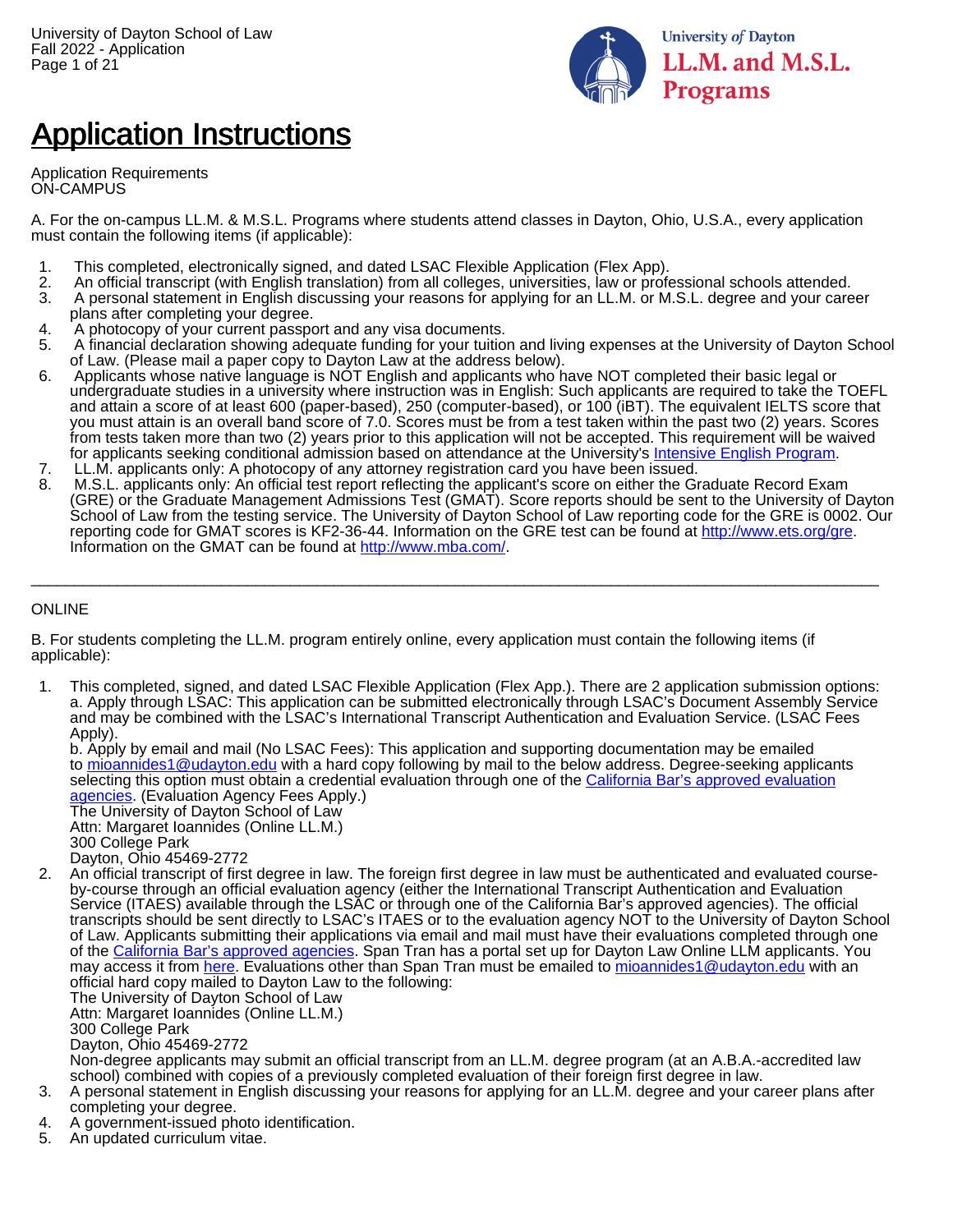

**University of Dayton** LL.M. and M.S.L. Programs

6. Applicants who are NOT U.S. citizens, applicants whose native language is NOT English and applicants who have NOT completed their basic legal or undergraduate studies in a university where instruction was in English: Applicants are required to take the TOEFL and attain a score of at least 80 (iBT) or take the IELTS and attain an overall band score of 6.5. Scores must be from a test taken within the past two (2) years. Scores from tests taken more than two (2) years prior to this application will not be accepted.

In limited cases, applicants may submit a written proposal and alternate proof of English proficiency to request a TOEFL/IELTS waiver and consideration for conditional admission. In such cases, following review of the proposal and alternate proof of English proficiency, applicants may be invited to demonstrate English competency through an online video interview. Note: Only non-U.S. citizens should review and select the appropriate English-language proficiency statement in the section of this application entitled Standardized Testing.

- 7. A photocopy of any attorney registration card (with English translation) you have been issued.
- 8. Scholarship Request Statement with supporting documentation.<br>9. Online LL M, Applicants, please contact: Margaret Ioannides, Or
- 9. Online LL.M. Applicants, please contact: Margaret Ioannides, Online LL.M. Program Manager, at [mioannides1@udayton.edu](mailto:mioannides1@udayton.edu) or by phone at +1.937.329.8651.

Please email general questions and electronic copies of documents to: [onlinellm@udayton.edu](mailto:onlinellm@udayton.edu)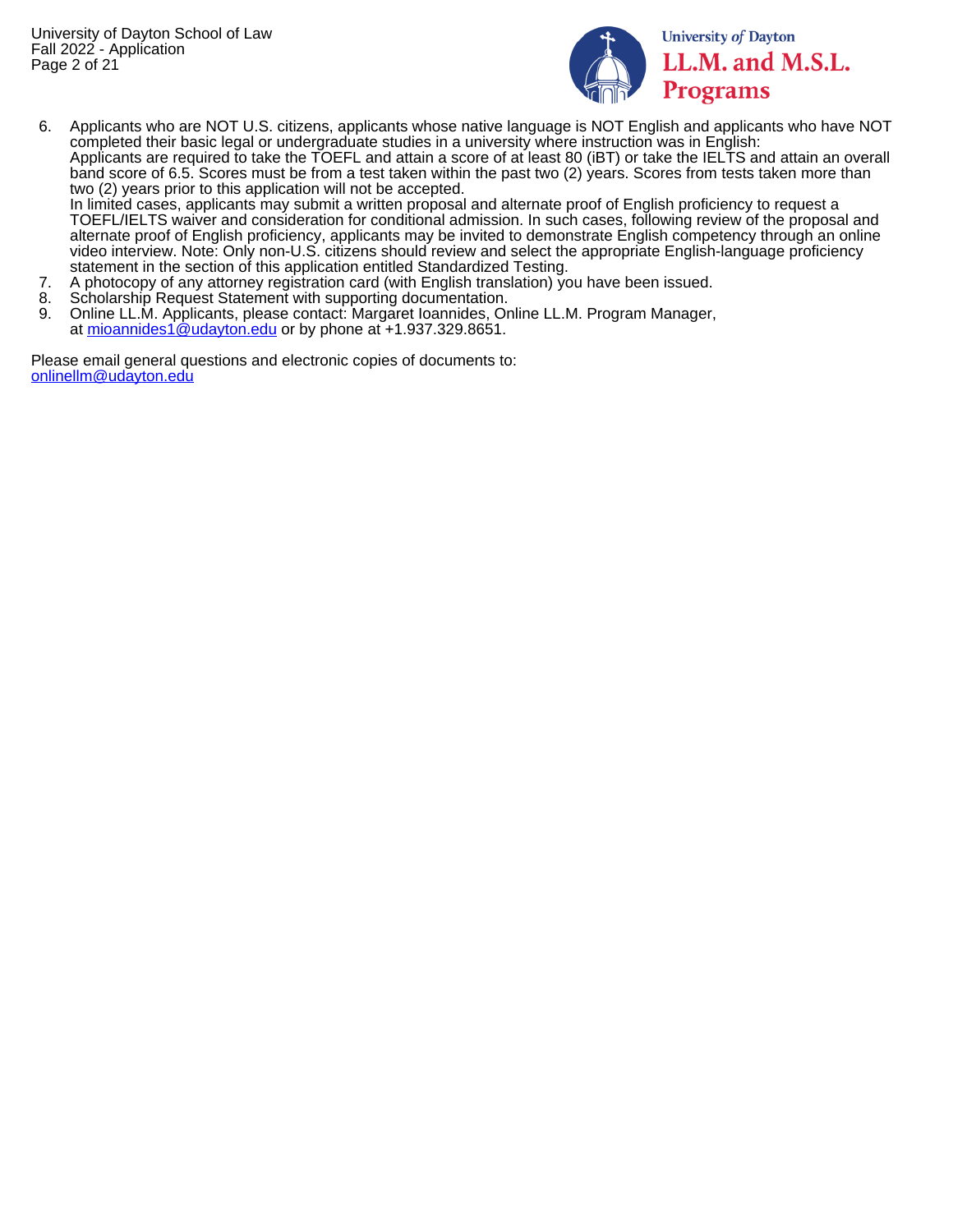University of Dayton School of Law Fall 2022 - Application Page 3 of 21



#### Type of Program

Select a degree

- \_\_\_\_ LLM Online
- LLM On Campus
- \_\_\_\_ MSL On Campus
- \_\_\_\_ Non-degree

Which optional certificate would you like to pursue?

- **\_\_\_\_\_** Applied Business Law
- \_\_\_\_ Criminal Law
- \_\_\_\_ Cyberlaw
- **\_\_\_\_** Intellectual Property Law
- **\_\_\_\_\_** Social Justice Law
- **Lacks** Legal Practice

Full Time or Part Time?

- \_\_\_\_ Full Time
- \_\_\_\_ Part Time

How did you hear about our program?

### **Biographical**

|                                                                                                                                                                                                                                                    | Date of birth <u>example and the set of the set of the set of the set of the set of the set of the set of the set of the set of the set of the set of the set of the set of the set of the set of the set of the set of the set </u> |
|----------------------------------------------------------------------------------------------------------------------------------------------------------------------------------------------------------------------------------------------------|--------------------------------------------------------------------------------------------------------------------------------------------------------------------------------------------------------------------------------------|
| First name<br><u>and the contract of the contract of the contract of the contract of the contract of the contract of the contract of the contract of the contract of the contract of the contract of the contract of the contract of the contr</u> |                                                                                                                                                                                                                                      |
|                                                                                                                                                                                                                                                    |                                                                                                                                                                                                                                      |
| Last name<br><u> 1989 - Johann Stein, mars an deus Amerikaansk kommunister (</u>                                                                                                                                                                   |                                                                                                                                                                                                                                      |
| Suffix<br><u> 1989 - Johann Stein, mars an deus Amerikaansk kommunister (</u>                                                                                                                                                                      |                                                                                                                                                                                                                                      |
|                                                                                                                                                                                                                                                    | Social security number <b>Social security number</b>                                                                                                                                                                                 |
| Preferred first name                                                                                                                                                                                                                               |                                                                                                                                                                                                                                      |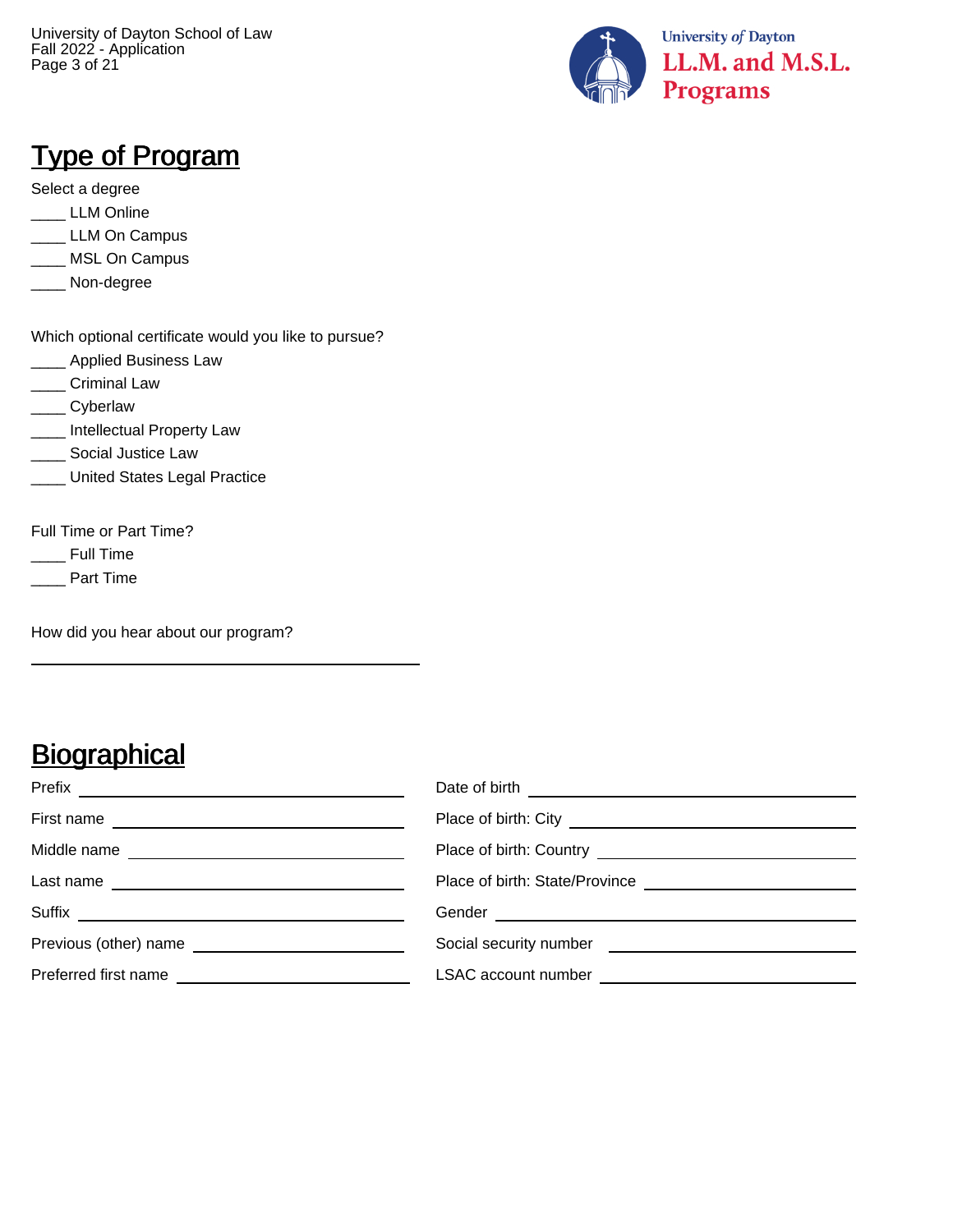

## **Contact Information**

#### Current Address

|                                                                               | Current mailing address good until date ________________ |
|-------------------------------------------------------------------------------|----------------------------------------------------------|
| Street address--line 1                                                        |                                                          |
|                                                                               |                                                          |
|                                                                               |                                                          |
|                                                                               |                                                          |
|                                                                               |                                                          |
|                                                                               |                                                          |
| <b>Permanent Address</b>                                                      |                                                          |
|                                                                               | Permanent mailing address good until date                |
| Street address--line 1                                                        |                                                          |
|                                                                               |                                                          |
|                                                                               |                                                          |
|                                                                               |                                                          |
|                                                                               |                                                          |
|                                                                               |                                                          |
| <b>Other Contact Information</b>                                              |                                                          |
|                                                                               |                                                          |
| Secondary e-mail address ________________________                             |                                                          |
|                                                                               |                                                          |
| University of Dayton School of Law can send text messages to my mobile phone. |                                                          |

\_\_\_\_ Yes

 $\_\_$  No

### **Emergency Contact**

Person to Notify in Case of Emergency:

Name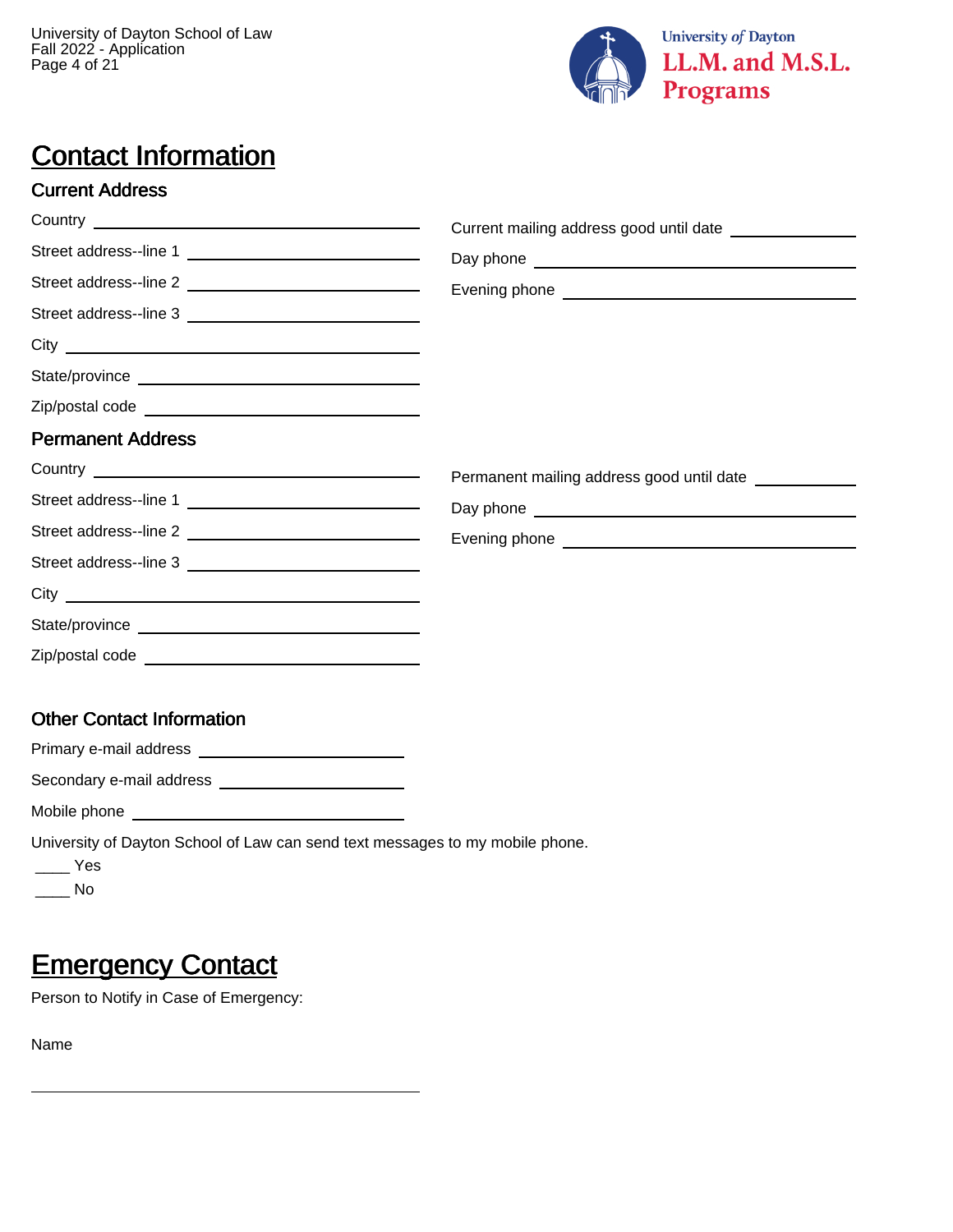

### **Emergency Contact continued**

Relationship

Street Address

| I<br>×<br>v | $\sim$ |  |
|-------------|--------|--|

State/Province

ZIP/Postal Code

**Country** 

Home Phone

Mobile Phone

E-mail Address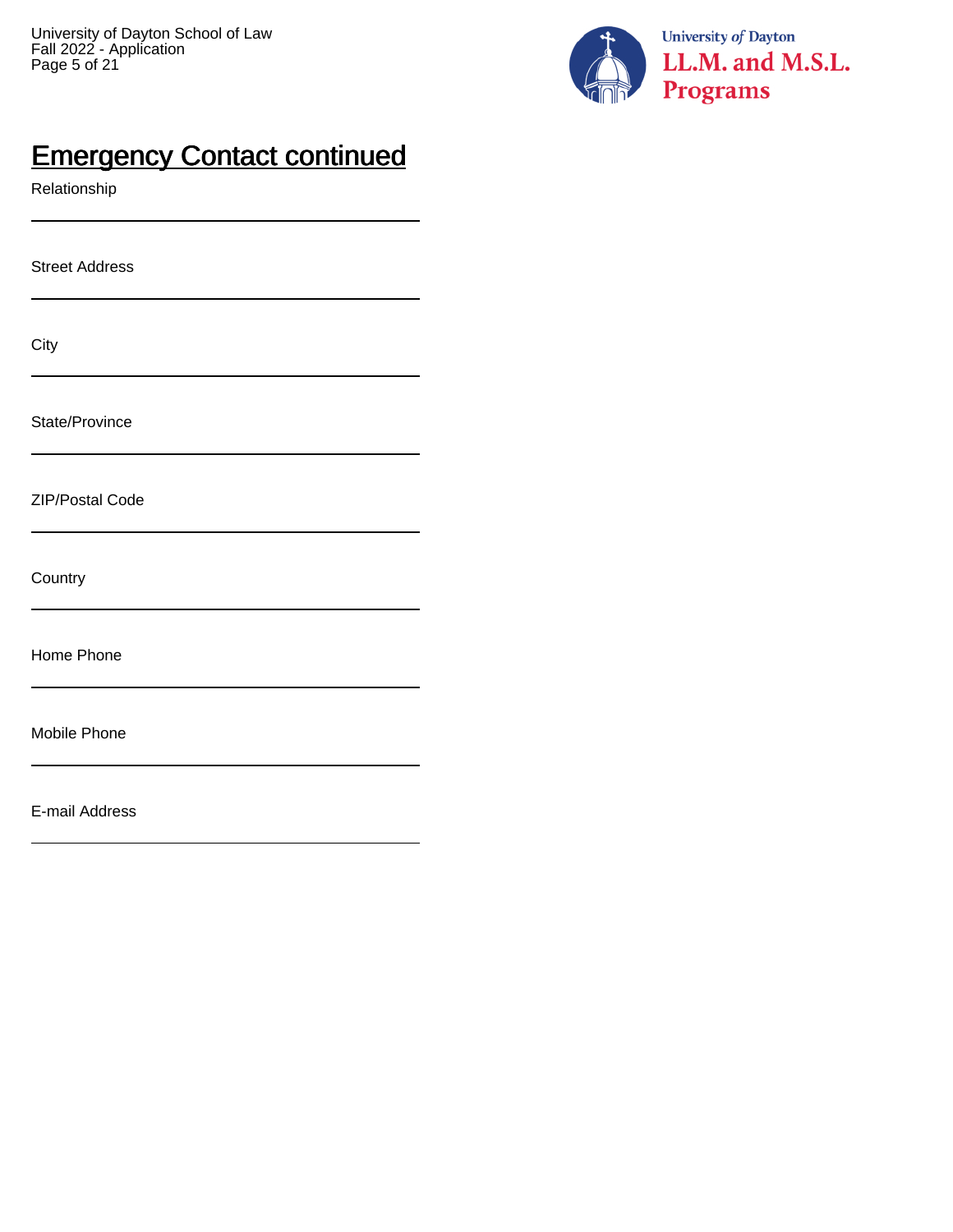University of Dayton School of Law Fall 2022 - Application Page 6 of 21



### **Demographics**

#### Citizenship

**Citizenship** 

- \_\_\_\_ Immigrant (lawful permanent resident)
- \_\_\_\_ Non-immigrant
- **\_\_\_\_** Refugee, asylum, or other
- \_\_\_\_ US Citizen

| Country of citizenship |  |
|------------------------|--|
|                        |  |

| Visa type |  |
|-----------|--|
|-----------|--|

Visa/SEVIS number

Permanent resident number

Permanent city

Permanent state/province

Permanent country

Native language

#### Ethnicity

Are you Hispanic or Latino?

 $\rule{1em}{0.15mm}$  Yes

 $\_\_$  No

If you selected 'Yes' to the above question, select an ethnicity.

\_\_\_\_Chicano/Mexican American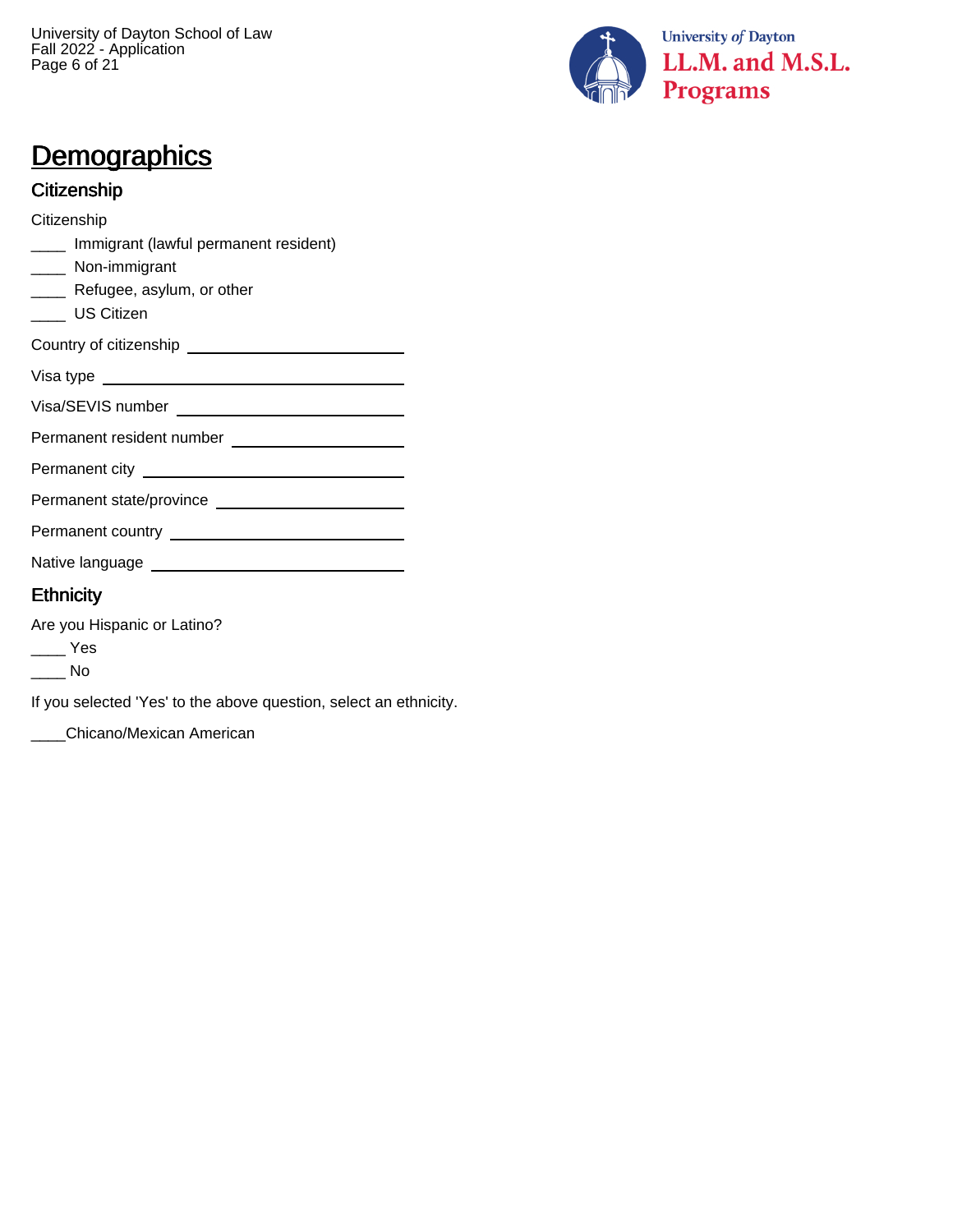

## Demographics continued

What is your race? Select one or more races to indicate what you consider yourself to be.

#### Aboriginal or Torres Strait Islander Australian

\_\_\_\_Aboriginal/Torres Strait Isl. Australian

#### American Indian or Alaska Native

\_\_\_\_American Indian/Alaskan Native

#### Asian

\_\_\_\_Asian

#### Black or African American

\_\_\_\_Black/African American

#### Canadian Aboriginal/Indigenous

\_\_\_\_Canadian Aboriginal/Indigenous

#### Caucasian/White

\_\_\_\_Caucasian/White

#### Native Hawaiian or Other Pacific Islander

\_\_\_\_Native Hawaiian/Other Pacific Islander

#### Puerto Rican

Puerto Rican

#### **Consent**

Decline to respond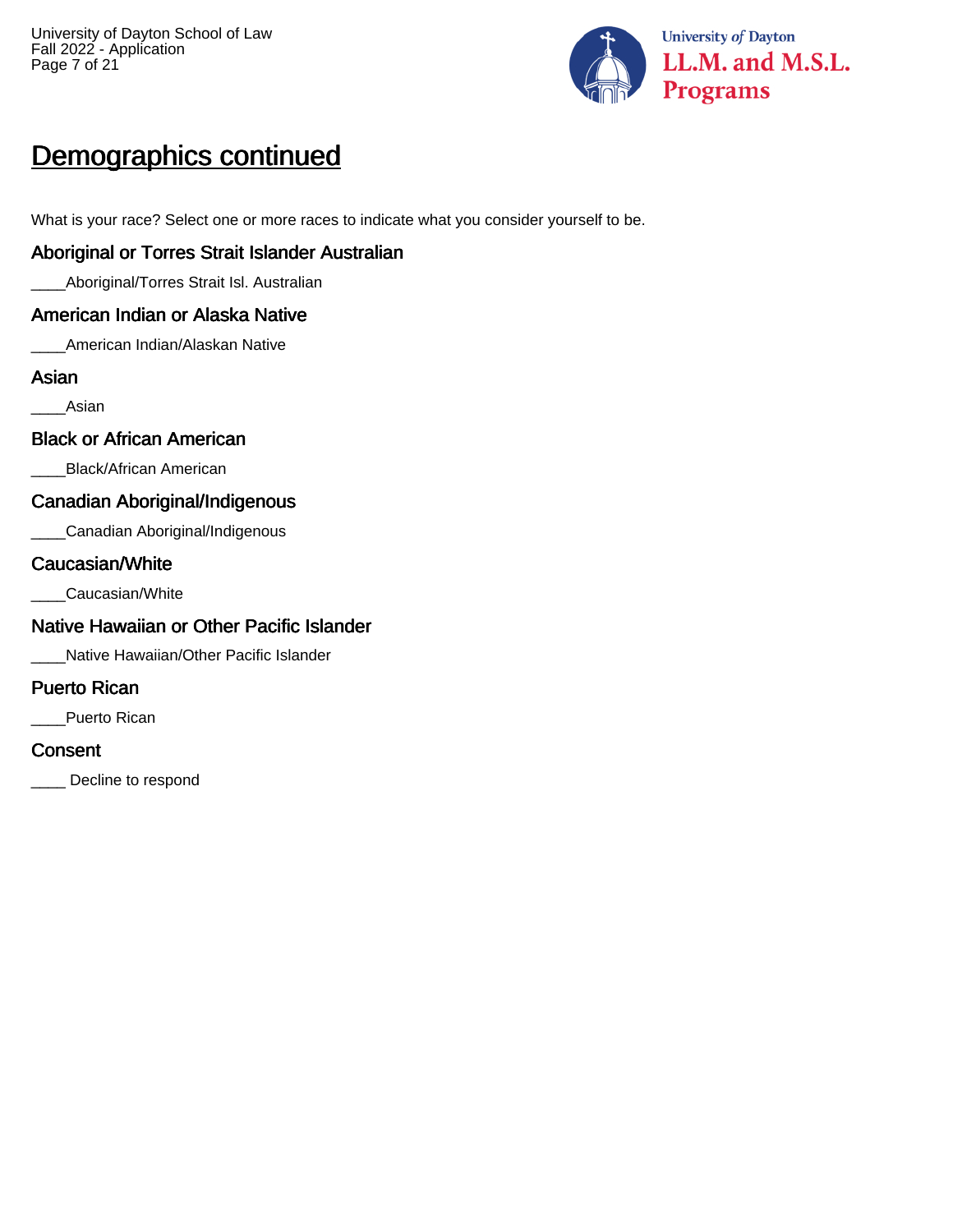University of Dayton School of Law Fall 2022 - Application Page 8 of 21



### Education

|           | List ALL educational institutions attended.                                               |                  |  |                                                                                                               |
|-----------|-------------------------------------------------------------------------------------------|------------------|--|---------------------------------------------------------------------------------------------------------------|
|           |                                                                                           |                  |  | Institution type _____ High School _____ Undergraduate _____ Graduate _____ Law _____ Other Post Graduate     |
|           |                                                                                           | Institution name |  |                                                                                                               |
|           |                                                                                           |                  |  |                                                                                                               |
|           |                                                                                           |                  |  |                                                                                                               |
|           |                                                                                           |                  |  |                                                                                                               |
|           |                                                                                           |                  |  |                                                                                                               |
|           |                                                                                           |                  |  |                                                                                                               |
|           |                                                                                           |                  |  |                                                                                                               |
|           |                                                                                           |                  |  | Institution type _____ High School _____ Undergraduate _____ Graduate _____ Law _____ Other Post Graduate     |
|           |                                                                                           |                  |  |                                                                                                               |
|           |                                                                                           |                  |  |                                                                                                               |
|           |                                                                                           |                  |  |                                                                                                               |
|           |                                                                                           |                  |  |                                                                                                               |
|           |                                                                                           |                  |  |                                                                                                               |
|           |                                                                                           |                  |  |                                                                                                               |
|           |                                                                                           |                  |  |                                                                                                               |
|           |                                                                                           |                  |  | Institution type _____ High School _____ Undergraduate _____ Graduate _____ Law _____ Other Post Graduate     |
|           |                                                                                           | Institution name |  |                                                                                                               |
|           |                                                                                           |                  |  |                                                                                                               |
| Country _ | the control of the control of the control of the control of the control of the control of |                  |  | Start date and the start of the start of the start of the start of the start of the start of the start of the |
|           |                                                                                           |                  |  |                                                                                                               |
|           |                                                                                           |                  |  |                                                                                                               |
|           |                                                                                           |                  |  |                                                                                                               |
|           |                                                                                           |                  |  |                                                                                                               |
|           |                                                                                           |                  |  |                                                                                                               |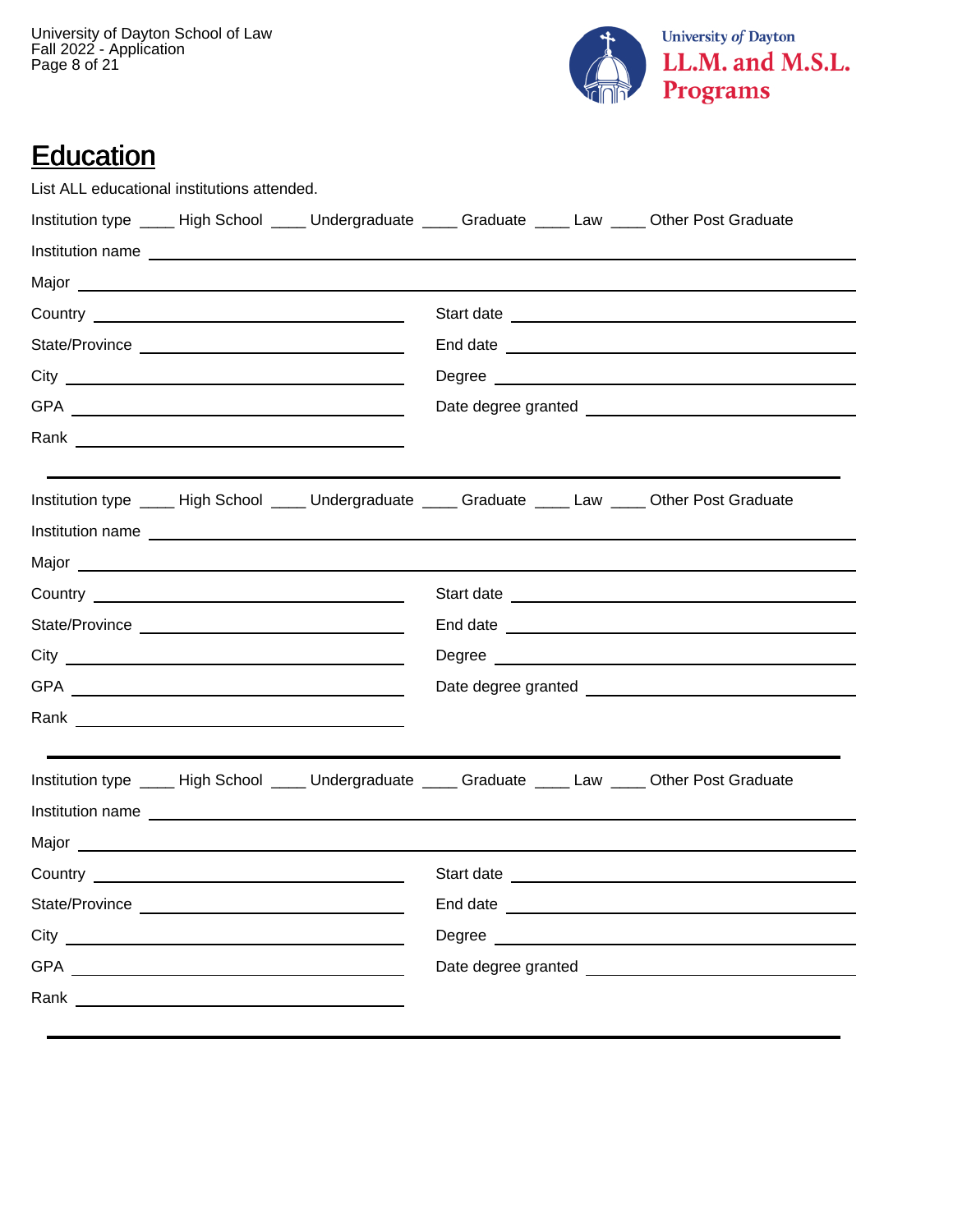University of Dayton School of Law Fall 2022 - Application Page 9 of 21



#### Education continued

|                                        |                                                                                                                                                                                                                                | Institution type _____ High School _____ Undergraduate _____ Graduate _____ Law _____ Other Post Graduate |
|----------------------------------------|--------------------------------------------------------------------------------------------------------------------------------------------------------------------------------------------------------------------------------|-----------------------------------------------------------------------------------------------------------|
|                                        | Institution name example and the contract of the contract of the contract of the contract of the contract of the contract of the contract of the contract of the contract of the contract of the contract of the contract of t |                                                                                                           |
|                                        |                                                                                                                                                                                                                                |                                                                                                           |
|                                        |                                                                                                                                                                                                                                |                                                                                                           |
|                                        |                                                                                                                                                                                                                                |                                                                                                           |
|                                        |                                                                                                                                                                                                                                |                                                                                                           |
|                                        |                                                                                                                                                                                                                                |                                                                                                           |
|                                        |                                                                                                                                                                                                                                |                                                                                                           |
|                                        |                                                                                                                                                                                                                                |                                                                                                           |
|                                        |                                                                                                                                                                                                                                |                                                                                                           |
| Have you ever attended any law school? |                                                                                                                                                                                                                                |                                                                                                           |
| <b>Parade Yes</b>                      |                                                                                                                                                                                                                                |                                                                                                           |
| $\_\_$ No                              |                                                                                                                                                                                                                                |                                                                                                           |

Did you leave the law school under less than good standing?

 $\equiv$  Yes

 $\_\_$  No

If you did not leave the law school in good standing, explain the circumstances.

List the academic honors, awards, or other recognitions you have received and explain the reason(s) upon which awards were made.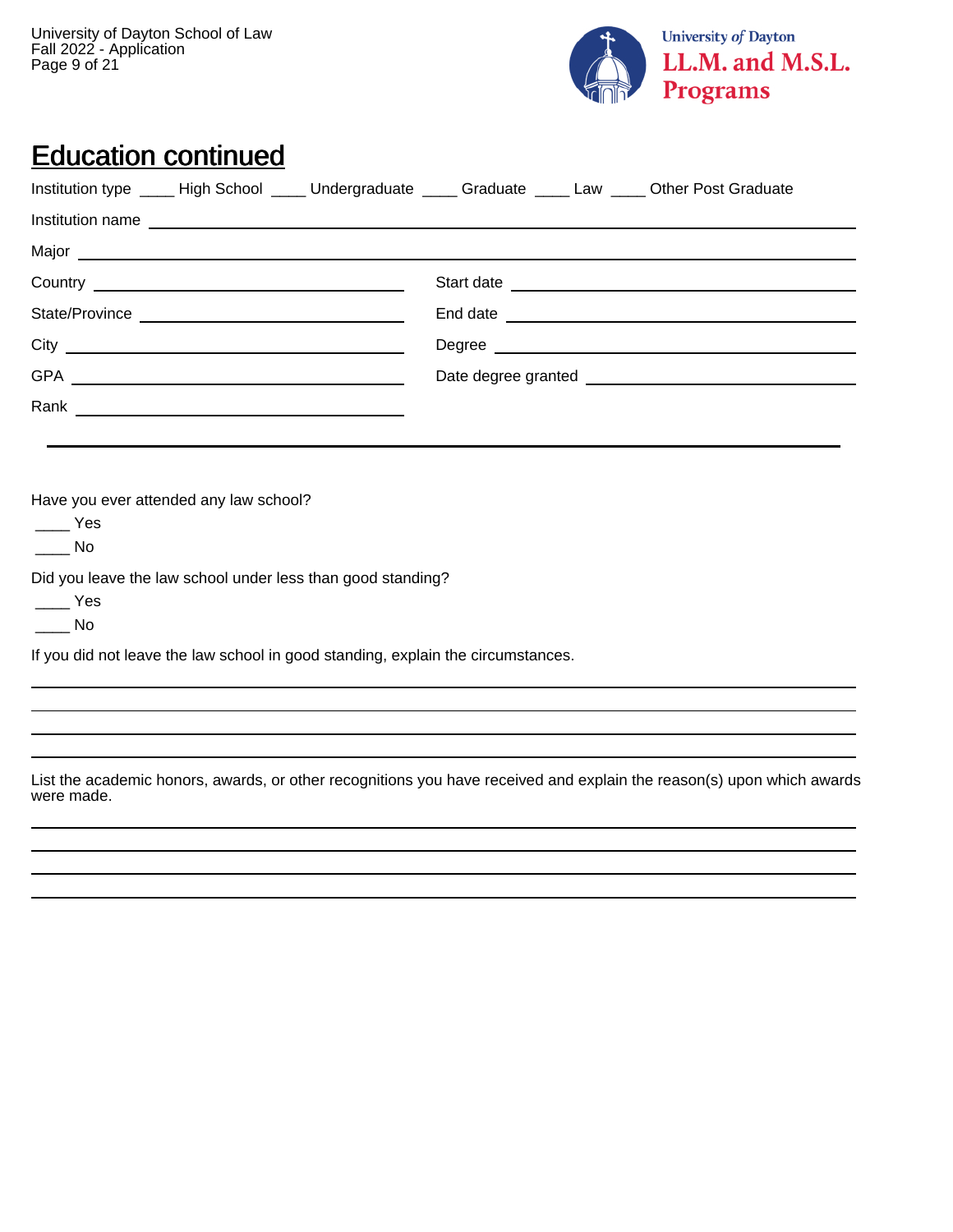

## **Standardized Testing**

TOEFL Test Date Test Score IELTS Test Date Test Score

Please review five statements below and select the statement which describes your English language proficiency.

My native language is English and my legal education at the university level was conducted in English in an Englishspeaking country.

Within the period of five years prior to the date of this application, I have been a full-time student for at least one year in a university legal academic program conducted entirely in English in one of the following countries: the United States, the United Kingdom, Ireland, Australia, New Zealand, Canada (English medium universities) or South Africa (English medium universities).

My native language is not English, but my legal education at the university level was conducted entirely in English in one of the following countries: India, Pakistan, the Philippines, Hong Kong or Singapore, and I have attached a statement from an official at my university verifying that English was the medium of instruction.

I have taken or will take the TOEFL and have arranged to have my scores sent through the LSAC LLM Credential Assembly Service.

I have taken or will take the IELTS and have arranged to have an official IELTS score report sent directly to the Law School.

#### Education Continued

 If you are applying for an M.S.L. only, please enter your GRE, GMAT or other standardized test score(s). (Do not include TOEFL, IELTS, or other English proficiency tests in this section.)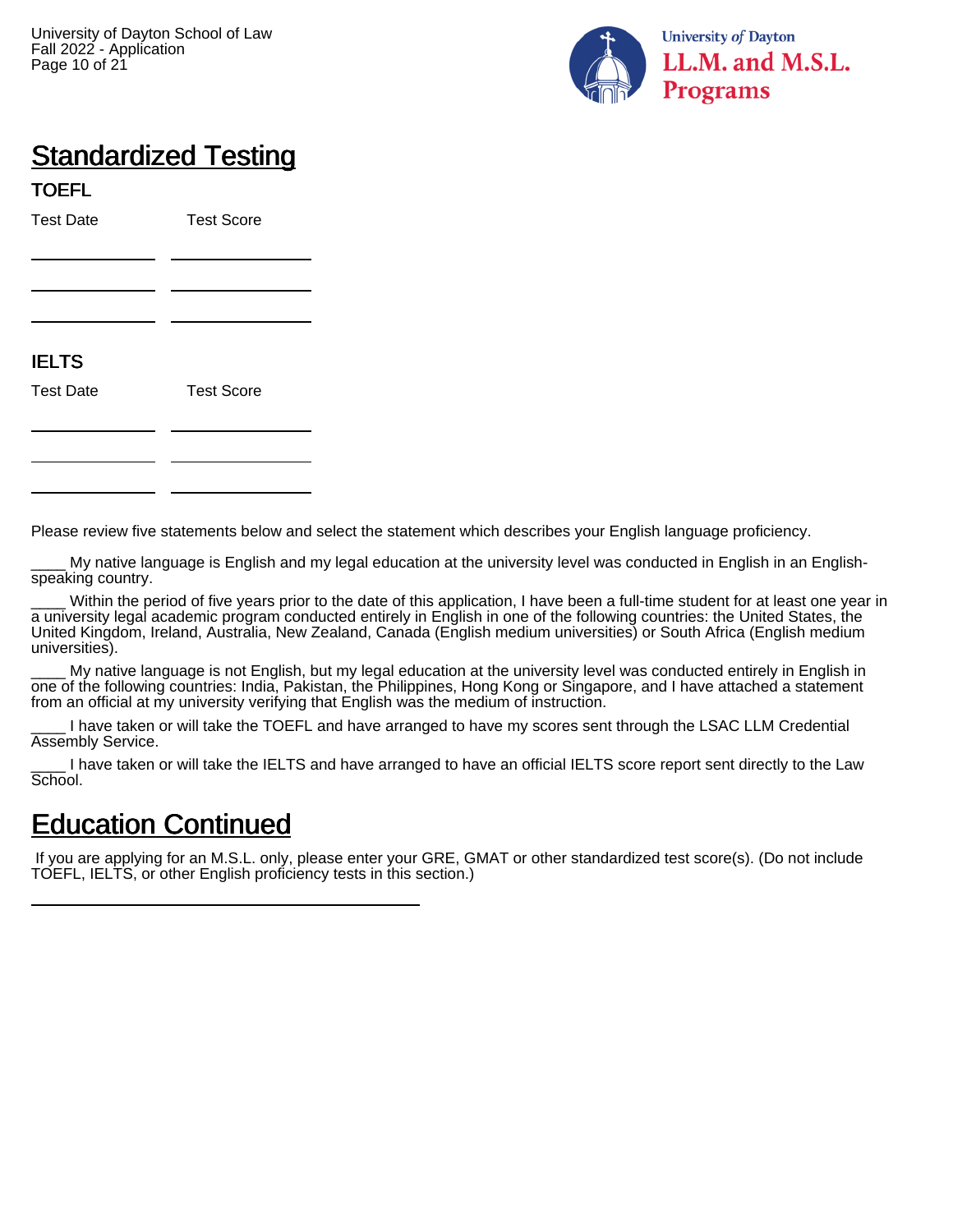

### Professional & Bar Info

Are you licensed to practice law?

 $\rule{1em}{0.15mm}$  Yes

 $\_\_$  No

If so, where are you licensed (State/Province, Country)?

Please include with your application form a photocopy of any attorney registration card (with English translation) you may have been issued.

When and where did you take a bar examination?

Please specify: Date (MM/DD/YYYY) and Location

Was your application to take a bar examination ever denied, delayed, or questioned?

 $\rule{1em}{0.15mm}$  Yes

\_\_\_\_ No

If yes, please explain.

Are you a registered U.S. patent agent?

 $\rule{1em}{0.15mm}$  Yes

 $\_\_$  No

If so, when did you pass the U.S. Patent Exam?

Are you a registered patent agent in any other country?

 $\rule{1em}{0.15mm}$  Yes

 $\overline{\phantom{a}}$  No

If so, which country?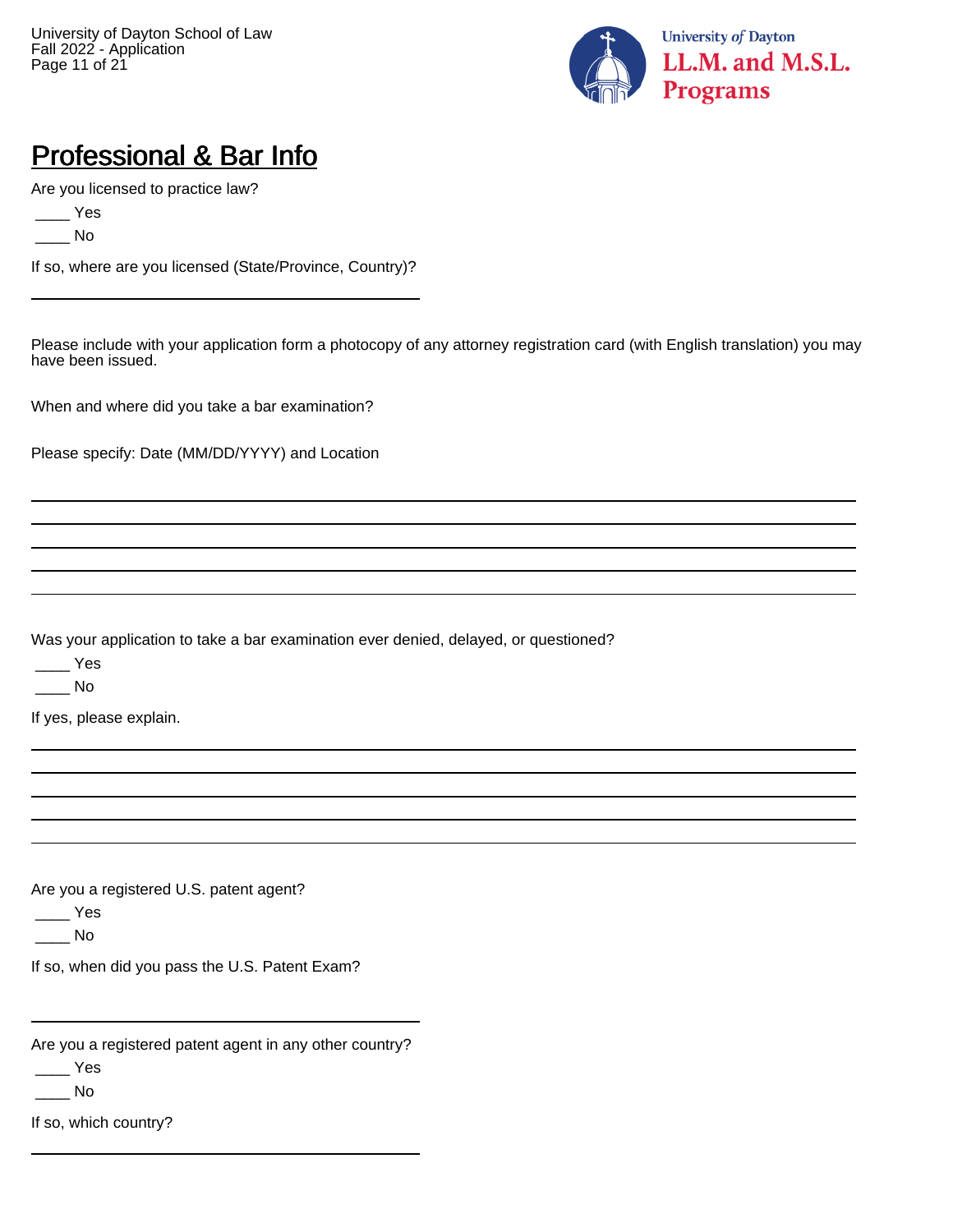

### Professional & Bar Info continued

When did you pass the patent exam in that country?

### **Bar Admission**

If you are not a member of the bar in any state/country, when do you plan to sit for a bar examination and in which state/ country?

Planned bar exam date

**Country** 

State or Province

#### **Employment**

List all employment including internships.

|  | Employment type _____ Full-time _____ Part-time _____ Internship ____ Unpaid Internship |
|--|-----------------------------------------------------------------------------------------|
|  |                                                                                         |
|  |                                                                                         |
|  |                                                                                         |
|  |                                                                                         |
|  |                                                                                         |
|  |                                                                                         |
|  |                                                                                         |
|  | Employment type _____ Full-time _____ Part-time _____ Internship ____ Unpaid Internship |
|  |                                                                                         |
|  |                                                                                         |
|  |                                                                                         |
|  |                                                                                         |
|  |                                                                                         |
|  |                                                                                         |
|  |                                                                                         |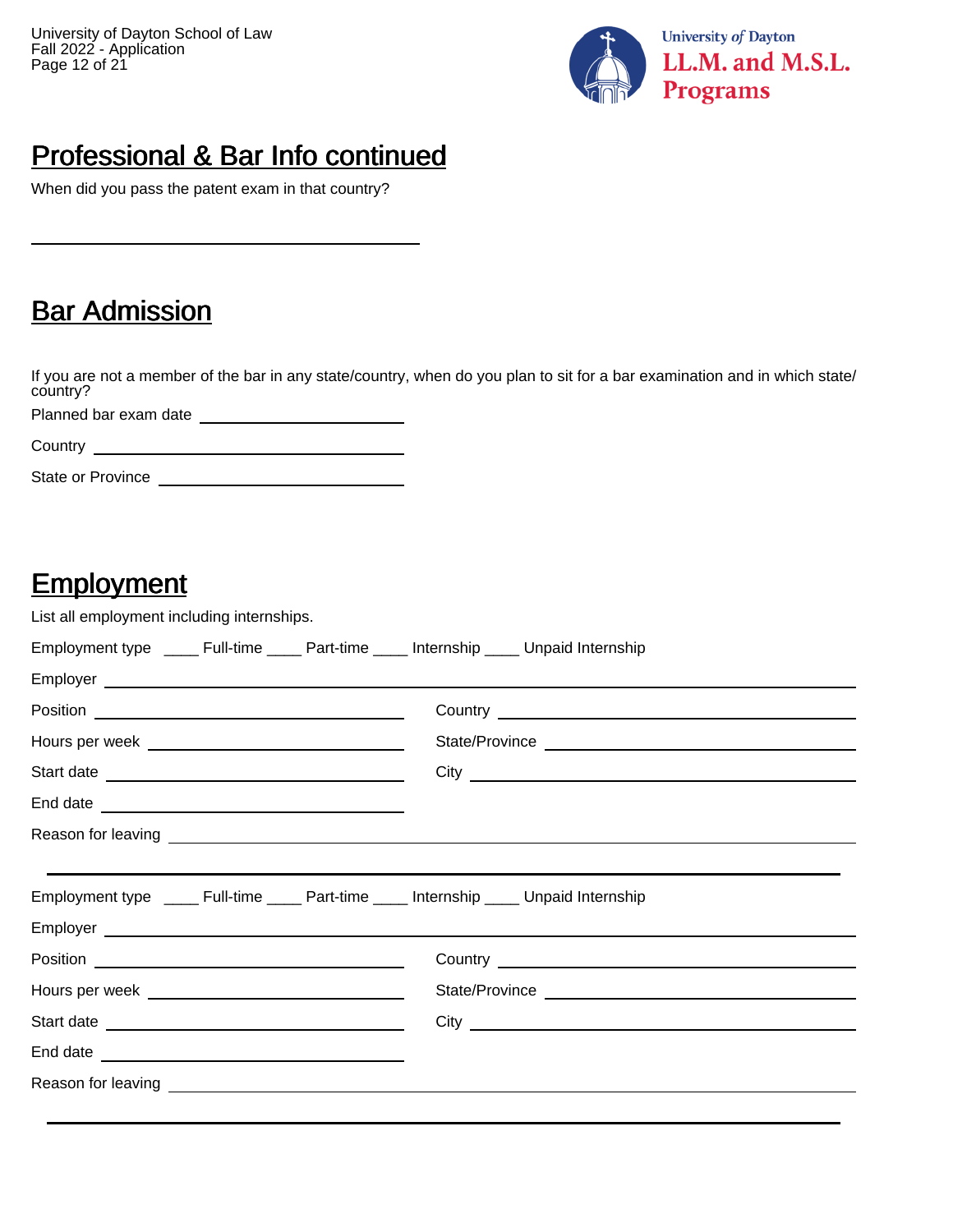University of Dayton School of Law Fall 2022 - Application Page 13 of 21



## Employment continued

|  | Employment type ______ Full-time ______ Part-time _____ Internship _____ Unpaid Internship                                                                                                                                          |
|--|-------------------------------------------------------------------------------------------------------------------------------------------------------------------------------------------------------------------------------------|
|  |                                                                                                                                                                                                                                     |
|  |                                                                                                                                                                                                                                     |
|  |                                                                                                                                                                                                                                     |
|  |                                                                                                                                                                                                                                     |
|  |                                                                                                                                                                                                                                     |
|  |                                                                                                                                                                                                                                     |
|  |                                                                                                                                                                                                                                     |
|  | Employment type _____ Full-time _____ Part-time _____ Internship ____ Unpaid Internship                                                                                                                                             |
|  |                                                                                                                                                                                                                                     |
|  | Country <u>experience</u> and the control of the control of the control of the control of the control of the control of the control of the control of the control of the control of the control of the control of the control of th |
|  |                                                                                                                                                                                                                                     |
|  |                                                                                                                                                                                                                                     |
|  |                                                                                                                                                                                                                                     |
|  |                                                                                                                                                                                                                                     |
|  |                                                                                                                                                                                                                                     |
|  |                                                                                                                                                                                                                                     |

Total number of months full-time work experience.

List your extracurricular, community, or other activities in the order of their importance to you. Give a brief description of your involvement, including any special responsibilities or leadership positions held.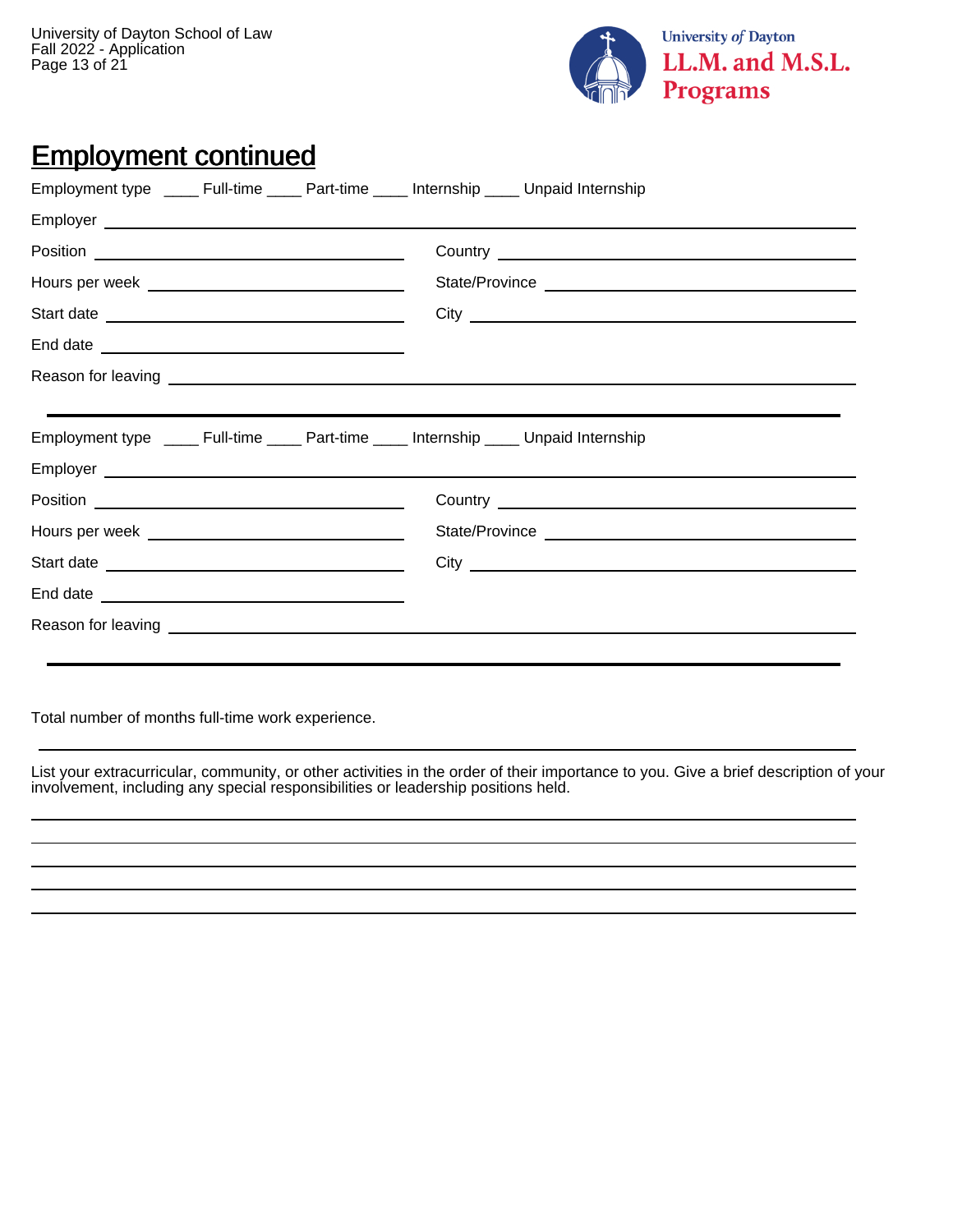University of Dayton School of Law Fall 2022 - Application Page 14 of 21



### Character and Fitness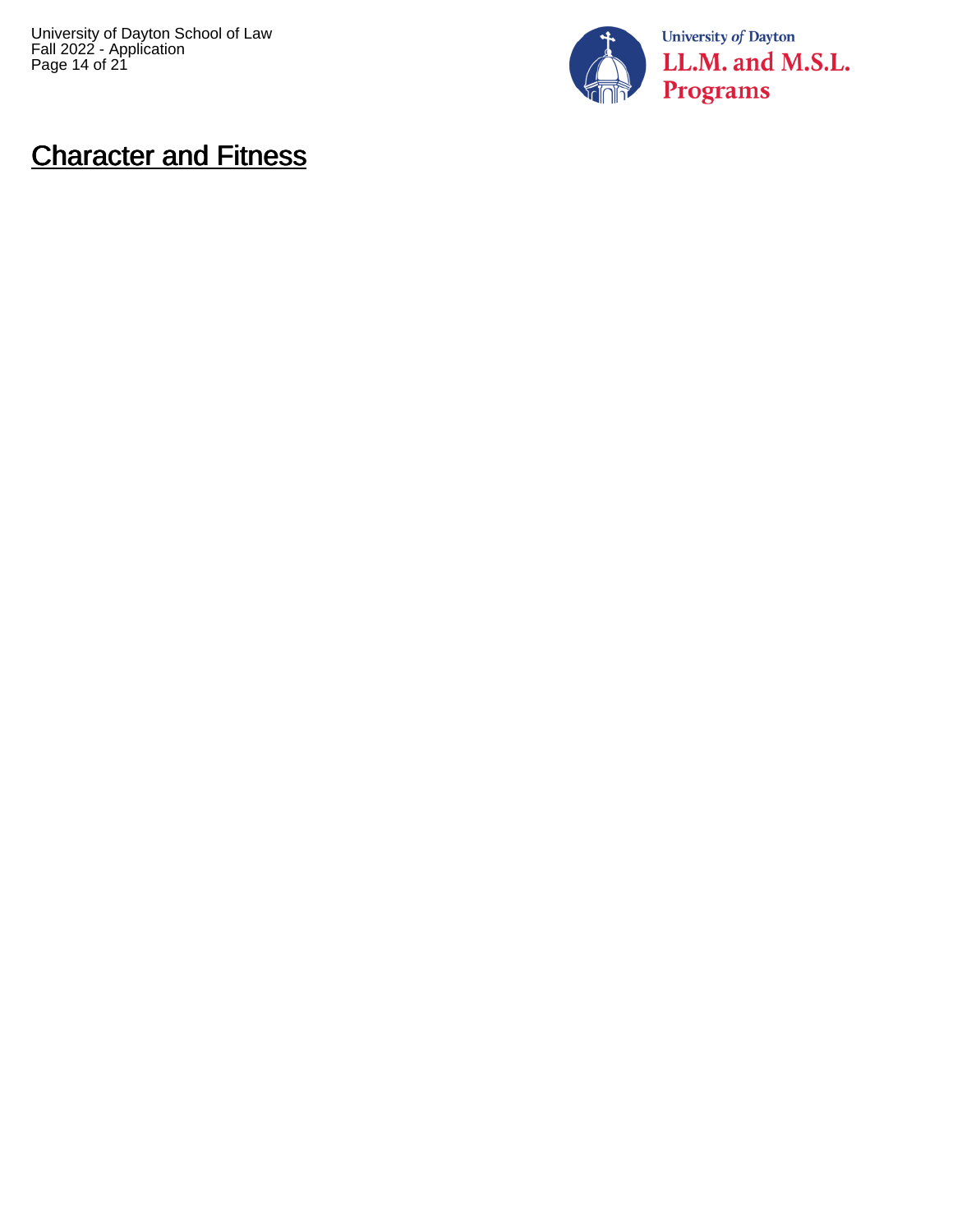

### Character and Fitness continued

FAILURE TO PROVIDE FULL AND ACCURATE ANSWERS AND COMPLETE DISCLOSURE IN RESPONSE TO THE BELOW QUESTIONS MAY RESULT IN THE UNIVERSITY OF DAYTON SCHOOL OF LAW REVOKING ADMISSION OR IMPOSING OTHER APPROPRIATE SANCTIONS.

In addition to a bar examination, there are character, fitness, and other qualifications for admission to the bar in every U.S. jurisdiction. Applicants are encouraged to determine the requirements for any jurisdiction in which they intend to seek admission by contacting the jurisdiction. Addresses for all relevant agencies are available through the National Conference of Bar Examiners.

Applicants should be aware that all jurisdictions screen applicants on character and fitness issues before admitting them to be licensed to practice law in the jurisdiction. The School of Law is under an obligation to provide any information about an applicant's character and fitness to such jurisdictions upon request.

You have a duty to be truthful and accurate, and to reveal the information requested below even if you do not have complete documentation. Please disclose details of the results of any criminal charges. Disclosure is required even if the charges were dismissed, conviction was reversed, a conviction was set aside, a conviction was vacated and even if the conviction was expunged or the record was sealed.

The Admissions Committee reviews applicants based on all information submitted, including character and fitness information.

You are under a continuing obligation to notify the Director of LL.M. & M.S.L. Programs or the Online LL.M. Program Manager

(if an online LL.M. applicant) of any changes in your answers throughout the application process and, if admitted, until the first day of class. Once enrolled, you are under a continuing obligation to notify the Assistant Dean of Student Affairs and either the Director of LL.M. & M.S.L. Programs or the Online LL.M. Program Manager (if an online LL.M. student) of any changes

in your answers to these questions.

Have you ever been cited, arrested, charged, or convicted for any violation of any law including as a juvenile, including traffic violations, but excluding parking tickets?

\_\_\_\_ Yes

\_\_\_\_ No

Have you ever been subject to a restraining order?

\_\_\_\_ Yes

 $\blacksquare$  No

Has a professional association or state licensing board ever suspended or revoked a professional license that you held or has such an association or board ever required you to appear at a proceeding where license suspension or revocation was a possible sanction?

- \_\_\_\_ Yes
- \_\_\_\_ No

Have you ever been terminated, suspended, disciplined, or permitted to resign in lieu of termination from any job, or from any board or volunteer position?

 $\_$  Yes

 $\blacksquare$  No

Have you ever been dropped, suspended, warned, disciplined, placed on scholastic or disciplinary probation, expelled or requested to resign, or allowed to resign in lieu of discipline from any high school, college or university, or requested or advised by any such institution to discontinue your studies therein?

\_\_\_\_ Yes

\_\_\_\_ No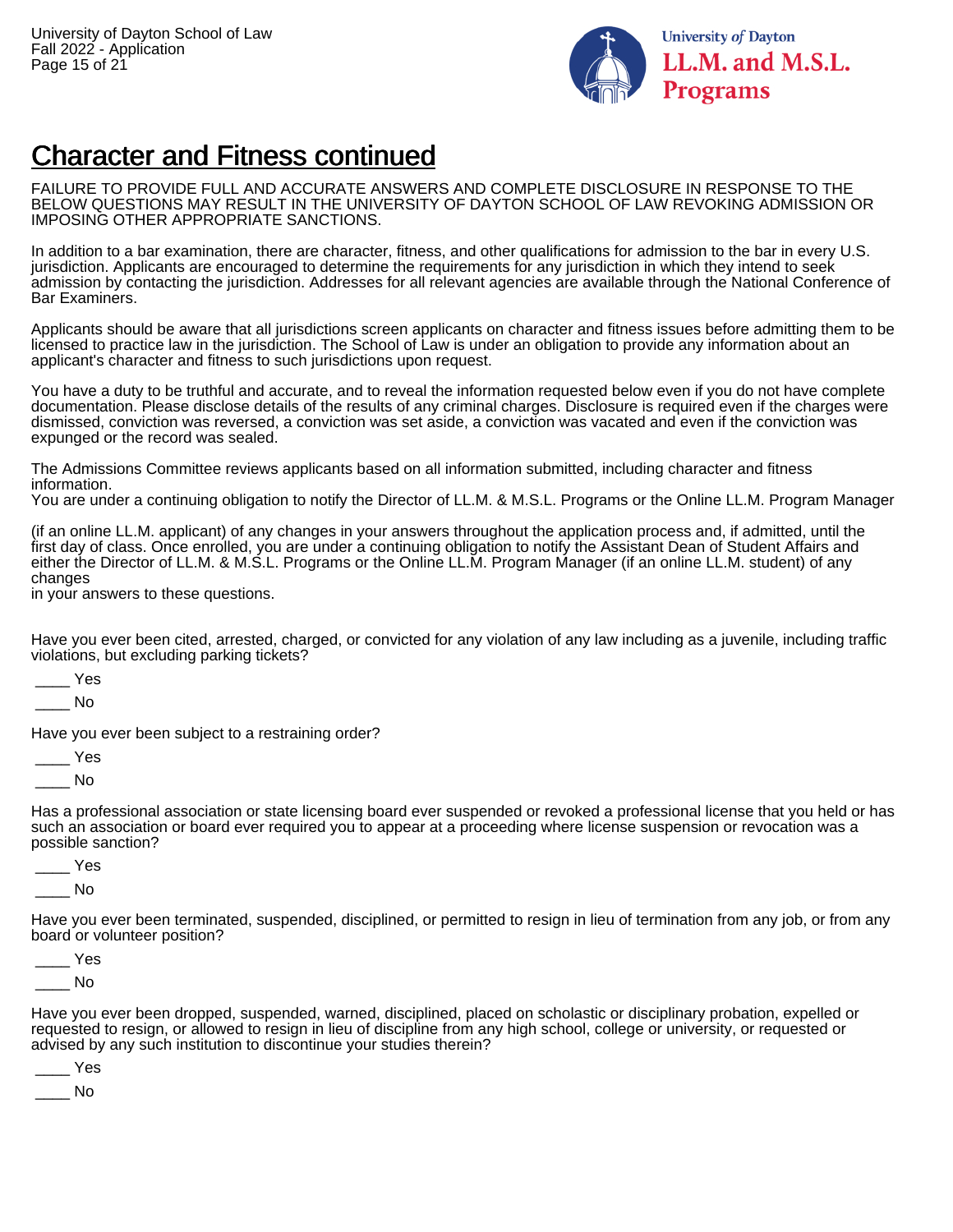\_\_\_\_ Yes



#### Character and Fitness continued

Have you ever been the subject of a court martial hearing, dishonorably discharged from military service, received a general discharge or administratively separated from the military service with other than an honorable discharge?

| No                                                                                                                                                       |
|----------------------------------------------------------------------------------------------------------------------------------------------------------|
| Have you ever had any license denied, suspended, or revoked?<br>Yes<br>No                                                                                |
| Have you ever been the subject of a disciplinary, grievance, disbarment, or similar type of proceeding?<br>Yes<br>No.                                    |
| Have you ever been denied a visa?<br>Yes<br>No                                                                                                           |
| Have you ever been charged with fraud?<br>Yes<br>No.                                                                                                     |
| Have you ever defaulted on any debt other than a student loan that was not resolved in bankruptcy?<br>Yes<br>No.                                         |
| Have you had a debt of \$500 or more that has been more than 90 days past due within the past three years that was not<br>resolved in bankruptcy?<br>Yes |

 $\overline{\phantom{a}}$  No

Have you ever petitioned for bankruptcy?

\_\_\_\_ Yes

 $\_\_$  No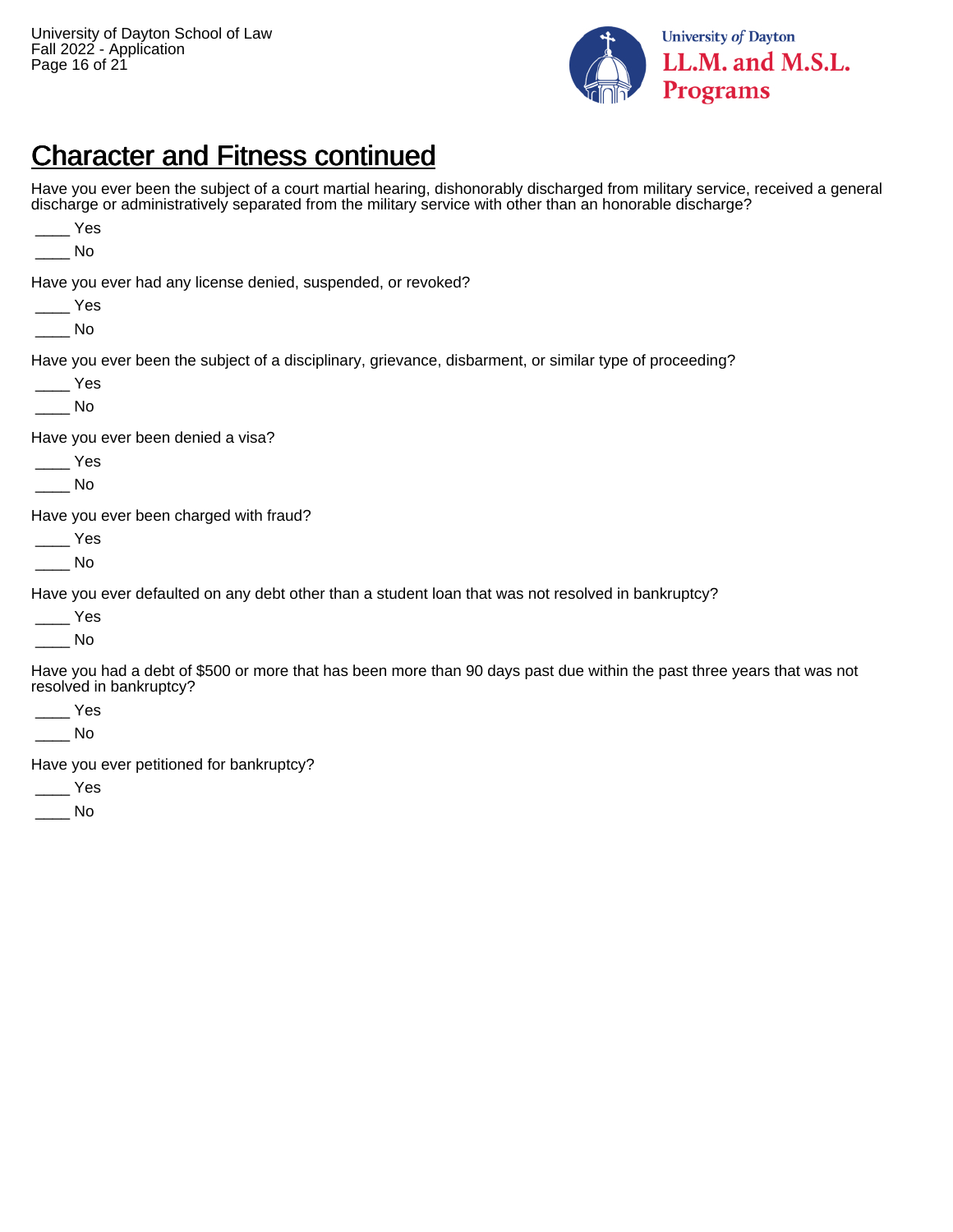

### Character and Fitness continued

If you answered YES to any of the above questions, you must electronically attach a detailed explanation of each incident using the Character/Fitness Statement listed in the attachment section of this application.

- 1. Date of incident(s) and your age at the time
- 2. Parties involved
- 3. Description of the incident
- 4. Result (expunged, dismissed, conviction, fine, etc.)
- 5. Information related to post-sentence events (pardon, etc.)

As you review these questions and consider your past conduct, if you have concerns about character and fitness issues that could arise when you apply to a state board of bar examiners, research that state's bar application and admission requirements. The National Conference of Bar Examiners (www.ncbex.org) provides basic information for each state and may be a place to begin such research. When requested by state bar examiners, the School of Law may be obligated to forward any character/fitness information from your application, including your explanation(s).

#### Official Recommenders

 Please list two professional or educational references. (Include name, organizational affiliation, address, and contact information.)

First reference:

Second reference: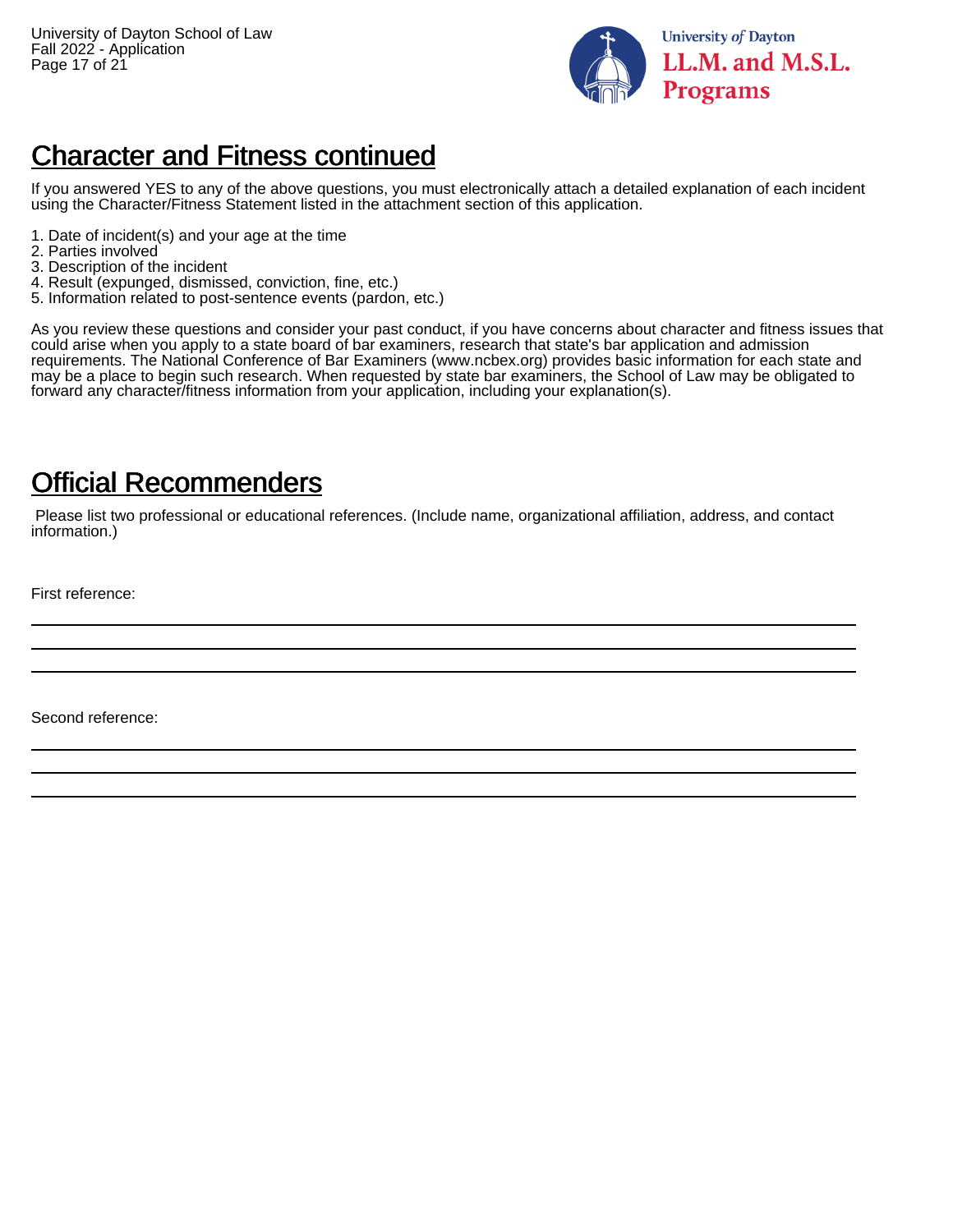

### Financial Declaration

The University of Dayton and the United States Immigration and Customs Enforcement (ICE) require that students who meet the academic requirements for admission and plan to enter the U.S. on F-1 (student) or J-1 (scholar/exchange visitor) visas provide proof of financial support before immigration documents (1-20 or IAP66) can be issued. Applicants must submit proof of the financial ability to cover tuition, fees and living expenses for the duration of your studies at the University of Dayton School of Law. If your spouse and/or child/children will accompany you to the United States, sufficient additional funds must be demonstrated.

While financial documents are not required to reach an admission decision, submitting them at the time of application expedites the visa process once an admission decision is reached.

All sources of support which you submit must be:

- 1. Originals, not photocopies;<br>2. Shown in U.S. dollars;
- 2. Shown in U.S. dollars;<br>3. For the University of D
- 3. For the University of Dayton School of Law specifically and no other college or university;
- 4. No more than one year old; and,
- 5. Written in English.

In the box below, please enter the number that corresponds to the type of funding you will be receiving, and attach the appropriate official documentation as outlined below (all amounts should be in U.S. dollars).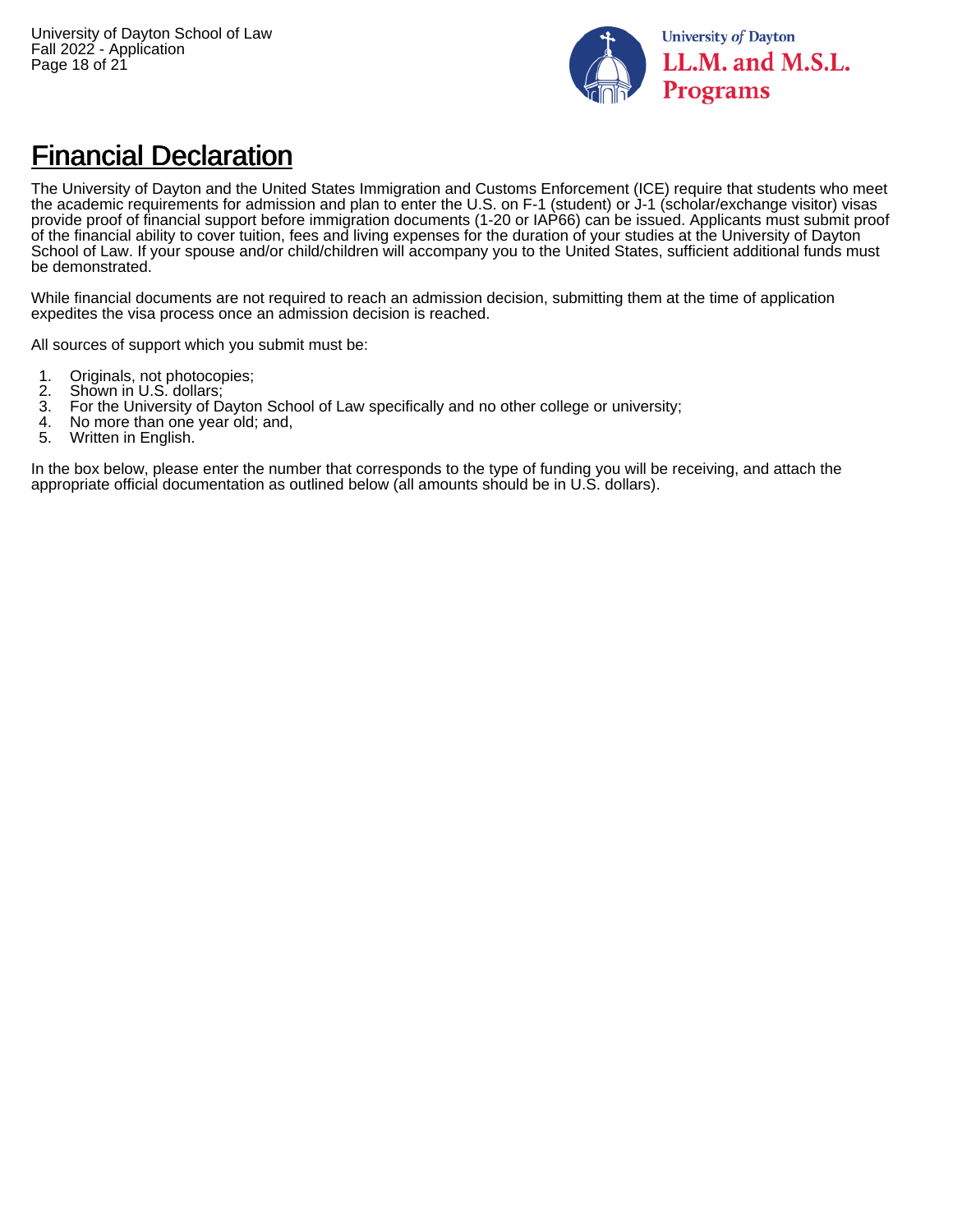

#### Financial Declaration continued

- 1. If you will be funded by your parents or a relative, please submit:
	- ❍ A notarized or legalized letter of sponsorship which indicates that your sponsor is willing and able to support you financially and to pay for your academic fees and living expenses throughout the duration of your studies at the University of Dayton School of Law, and
	- ❍ A bank statement or credit reference from a bank stating the availability of the minimum estimated expenses. This document should be in English, and the sum should be indicated in U.S. dollars.
- 2. If you will be funded by your government, an organization, or a company, the sponsor must submit an official letter of sponsorship which states:
	- ❍ Your funding is valid for the University of Dayton School of Law specifically.
	- ❍ The expenses and the amount your sponsor will cover. (For example: academic fees, living expenses (how much the sponsor will cover), health insurance, financial support for family members, travel and other costs.)
	- ❍ The length of time your sponsor will support your law studies.
- 3. If you will be funded by a bank loan, you must submit an official letter of certification from the lending institution.
- 4. If you will be funded by a salary or study-leave allowance, you must submit an official letter from your employer validating this information.
- 5. If you will be funded in a manner not listed above (for example, if you will fund yourself), you must submit official documentation (a bank statement or a credit reference from a bank) clearly stating the amount of financial support to be provided and the length of time for which it will be available.

Please type the number of the funding option you will use to pay for your studies (1-5).

### **Scholarships**

The University of Dayton School of Law offers a limited number of partial tuition scholarships that are awarded to LL.M. and M.S.L. students based on a combination of academic merit, financial need, and personal and professional accomplishments. In order to be considered for a scholarship, you must provide a statement in support of your scholarship request and additional supporting documentation along with your application for admission through LSAC.org. The statement in support of the scholarship request and supporting documentation must be submitted as "Attachments" under the Scholarships section at the time of application.

Are you applying for a scholarship through the University of Dayton School of Law?

\_\_\_\_ Yes

 $\blacksquare$  No

If Yes, I have uploaded (as Attachments in the Scholarships section) both my statement in support of the scholarship request and supporting documentation.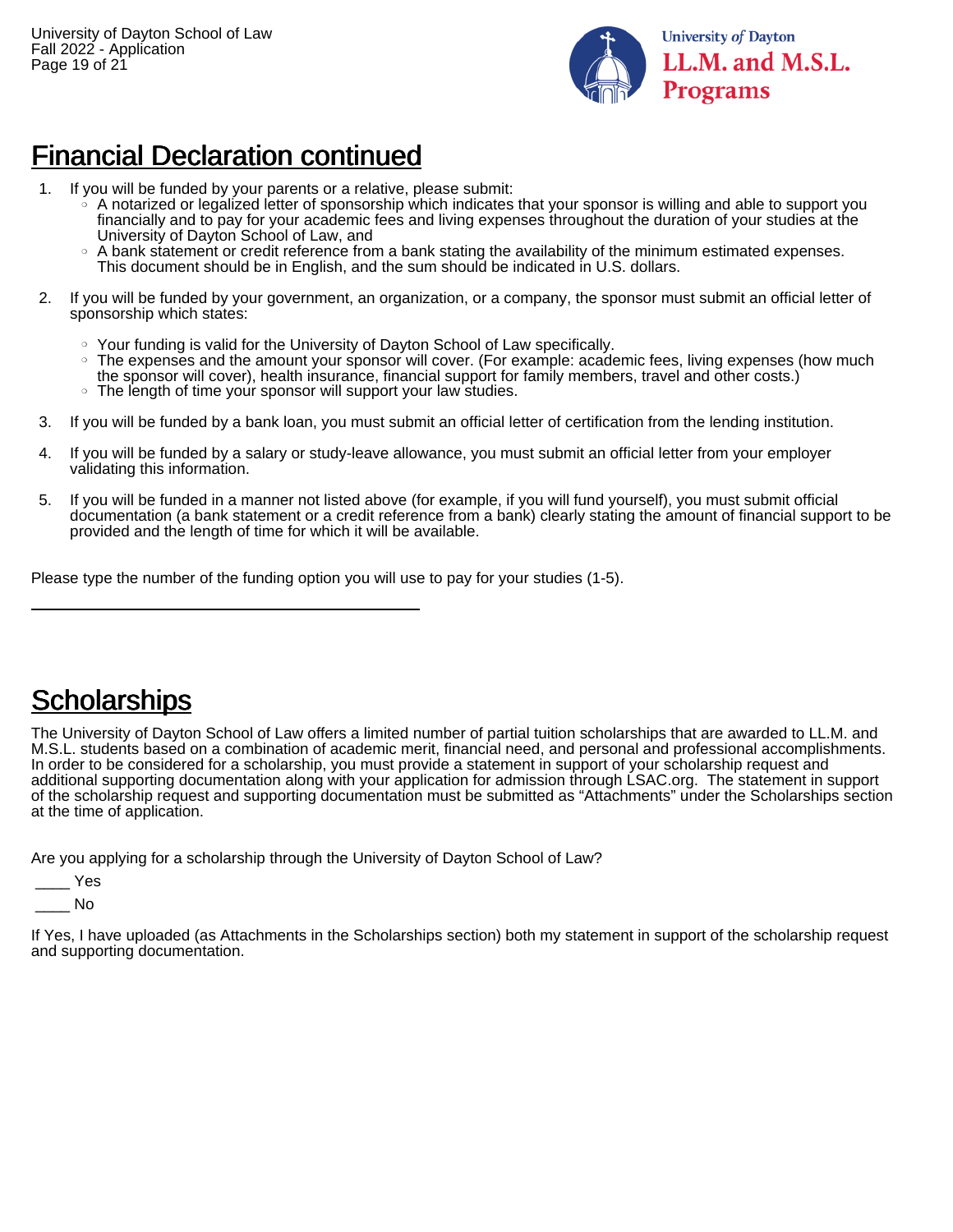

### **Family Information**

Below please give the names of the dependents who will accompany you to the U.S. The definition of dependents who can be listed on your visa document includes only your husband/wife and your children under 21 years of age. If you wish to have other family members and/or employees accompany you to the U.S., please consult the U.S. Consulate for information on which visa would be appropriate for them.

Please indicate the following: (Husband/Wife, Daughter/Son) RELATIONSHIP

FAMILY NAME

FIRST NAME

DATE OF BIRTH (MM/DD/YYYY)

CITY AND COUNTRY OF BIRTH

**CITIZENSHIP** 

Permanent address in your country of citizenship

If you will be accompanied by your husband/wife, what will he/she do while in the U.S.?

**Study** 

Child Care

Other (be specific)